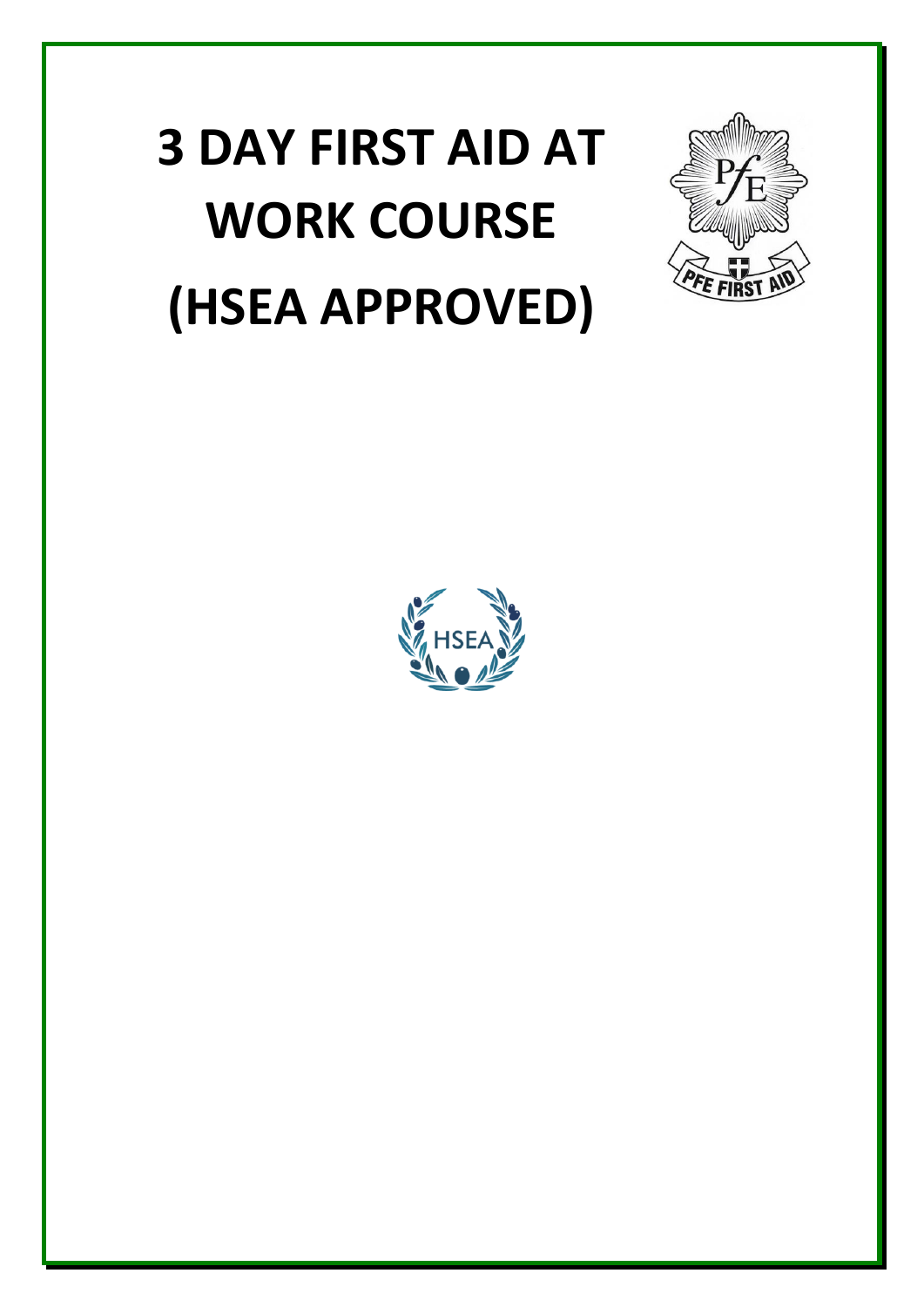## **INTRODUCTION**

The 3 Day First Aid at Work Course is the qualification required if a person wishes, with approval from their employer, to act as a First Aider in the workplace environment.

This qualification is approved by Health & Safety Education Approvals Ltd (HSEA) since 1<sup>st</sup> October 2013 and previously for 28 years by the Health & Safety Executive (HSE) since 1985 under the Health & Safety (First Aid) Regulations 1981, which came into force on the  $1<sup>st</sup>$  July 1982.

HSEA monitors independently the functions of PFE First Aid Training Services Ltd in terms of

- Course content,
- It's delivery of course material
- The qualification of its tutors
- The quality assurance rationale and quality controls in place internally and externally
- It's complaints procedure
- It's evaluative processes
- It's business management systems.

The 3 day course normally runs over 3 consecutive days of 6hrs duration (total = 18hrs) However the course is flexible and can be run over any time duration to suit an employer's specific requirements e.g. related to shift patterns etc

Two aspects of flexibility need to be taken into consideration:

- 1. Once the course has been started, the course must be completed within a maximum of 9 weeks.
- 2. The smallest taught part of the course cannot be less than 2hrs duration.

PFE First Aid Training Services Ltd deliver this course throughout the U.K. If as an employer looking to run this course on your own site and you have suitable training facilities then get in contact to make arrangements for a course date by ringing us on 01484 306030